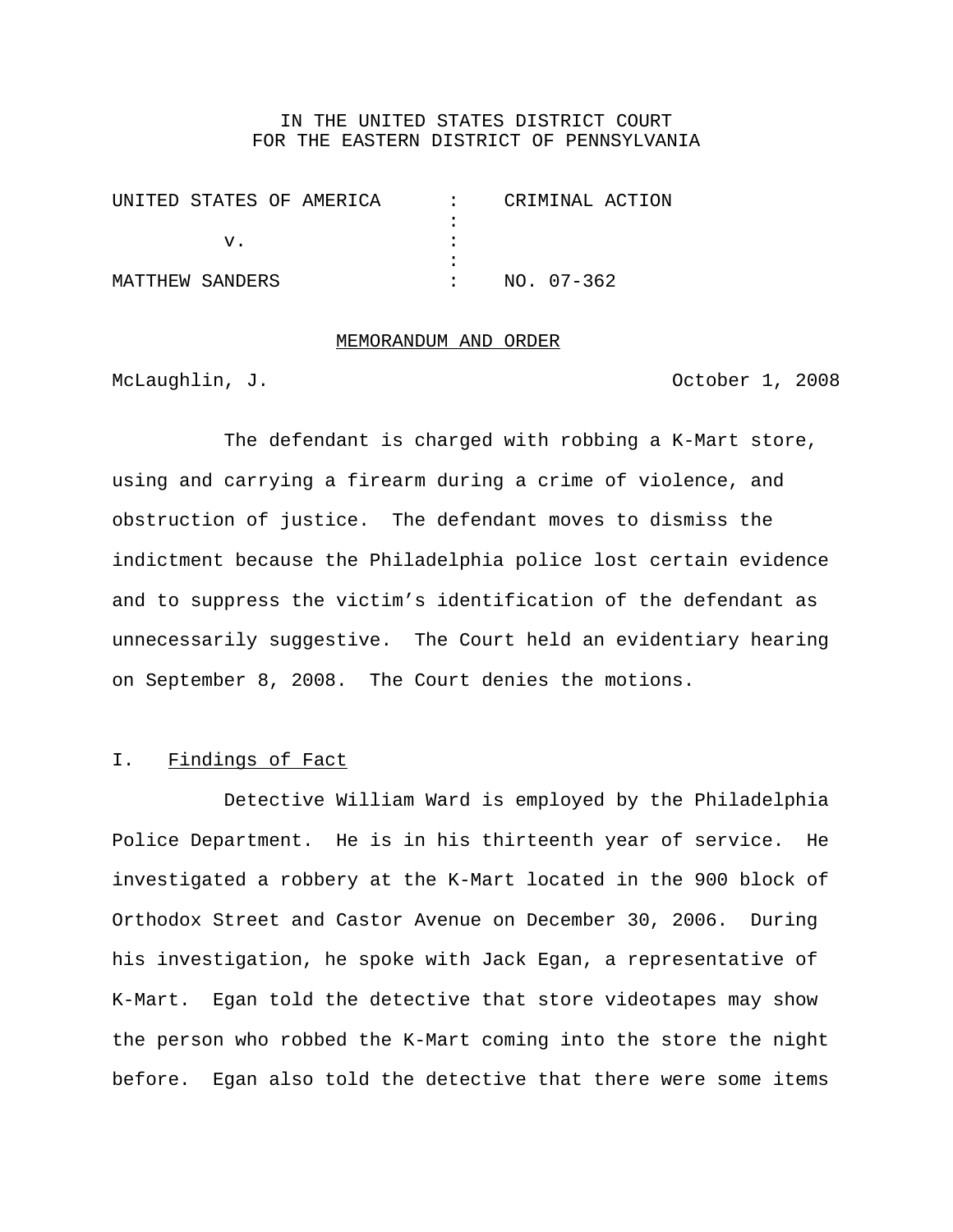left inside the security office that did not appear to be from any of the staff. Detective Ward took these items, two soda bottles and a flimsy plastic construction hat, back to Northeast Detectives. One of the soda bottles had a yellow liquid inside with a cigarette butt in it. Egan thought the yellow liquid was urine. Detective Ward put the items in a box and secured the box. He took the box back to the detective division to resume another assignment. His intention was to get everything processed for fingerprints.

Detective Ward took the hat down to  $8<sup>th</sup>$  & Poplar to have it fingerprinted. There were no fingerprints on it. He left the other items in the box on a filing cabinet at Northeast Detectives for an in-house person, Detective Sarah Valentino, to try to get fingerprints. When Detective Valentino came in on Monday, she tried but was not able to get any fingerprints off of the bottles. She put the bottles back on the shelf when she finished with them. Detective Ward brought the hat back and placed it in the same box with the bottles. The box was sitting on top of a long row of filing cabinets behind the officers' desks. Detective Ward intended to place them on a property receipt and submit them to evidence at City Hall.

Detective Ward got consumed with other cases and the box sat on the filing cabinet for several days. He then had two regular days off. When he returned, everything was gone from the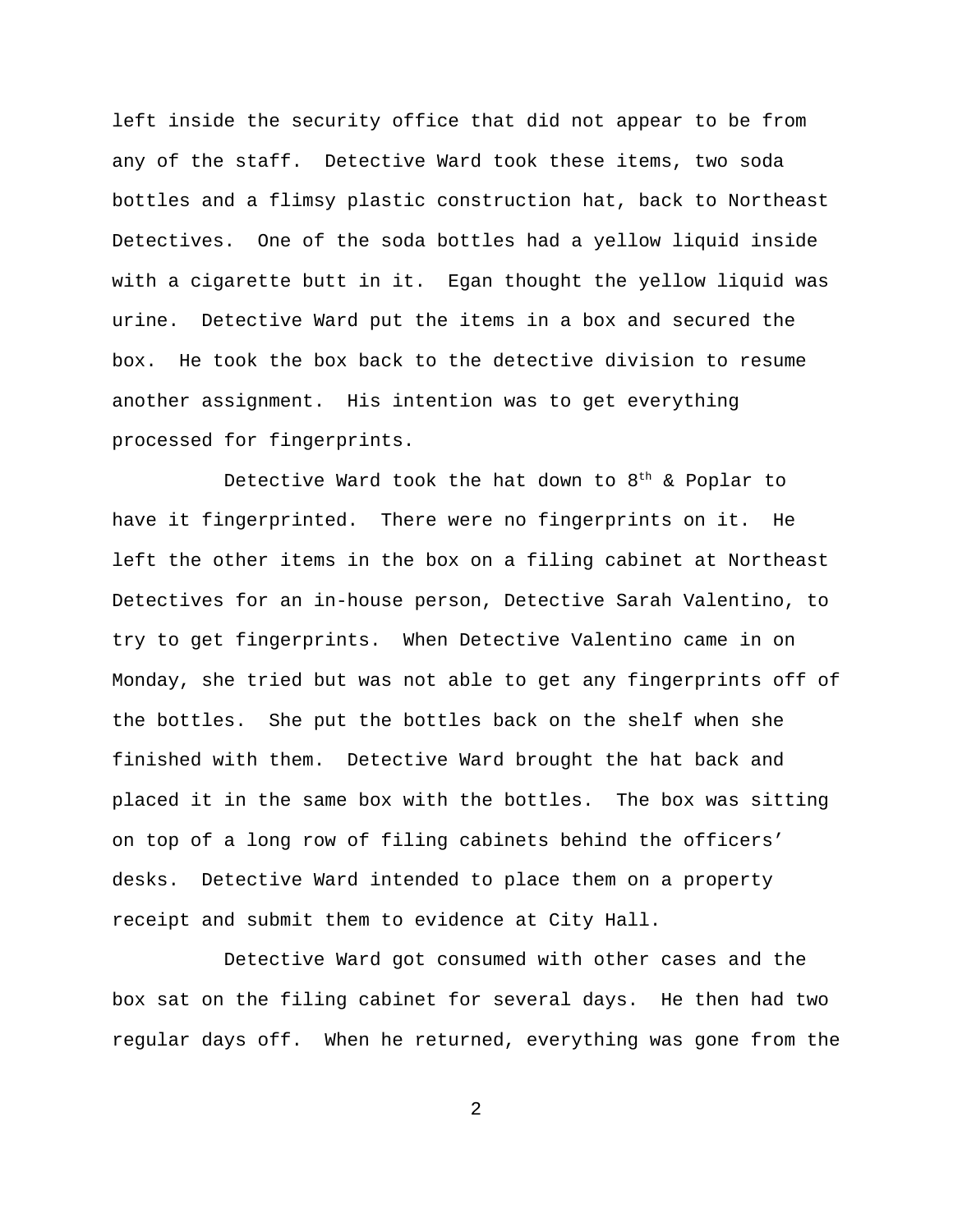top of the cabinet. He had no idea where it was and still does not know. He asked several people what happened and someone suggested that the items were thrown out. The captain in the past had issued orders that he did not want items being placed on the cabinets. When the detective was off, the captain may have ordered everything taken off the top of the cabinets. Officers put things on the cabinets because they had no other place to put them. People would put typewriters up there, and other personal things.

About a week after the evidence was lost, Detective Ward received a call from a regional manager of K-Mart who gave him the name of the defendant, Matthew Sanders, as someone who worked for a security agency that provided security for the front door of K-Mart. Detective Ward received the defendant's name, date of birth, and other information from the security agency.

Egan told the detective that he thought that the suspect got himself locked in the K-Mart overnight. Egan thought that the robber had locked himself or hidden in the security room and then confronted Dorothy Brooks when she came in in the morning. The person on the videotape that Egan thought may have been the robber was walking into the front of the K-Mart with the hard hat in his hand. The soda bottles and hard hat were gone before the detective had any inclination that Sanders was the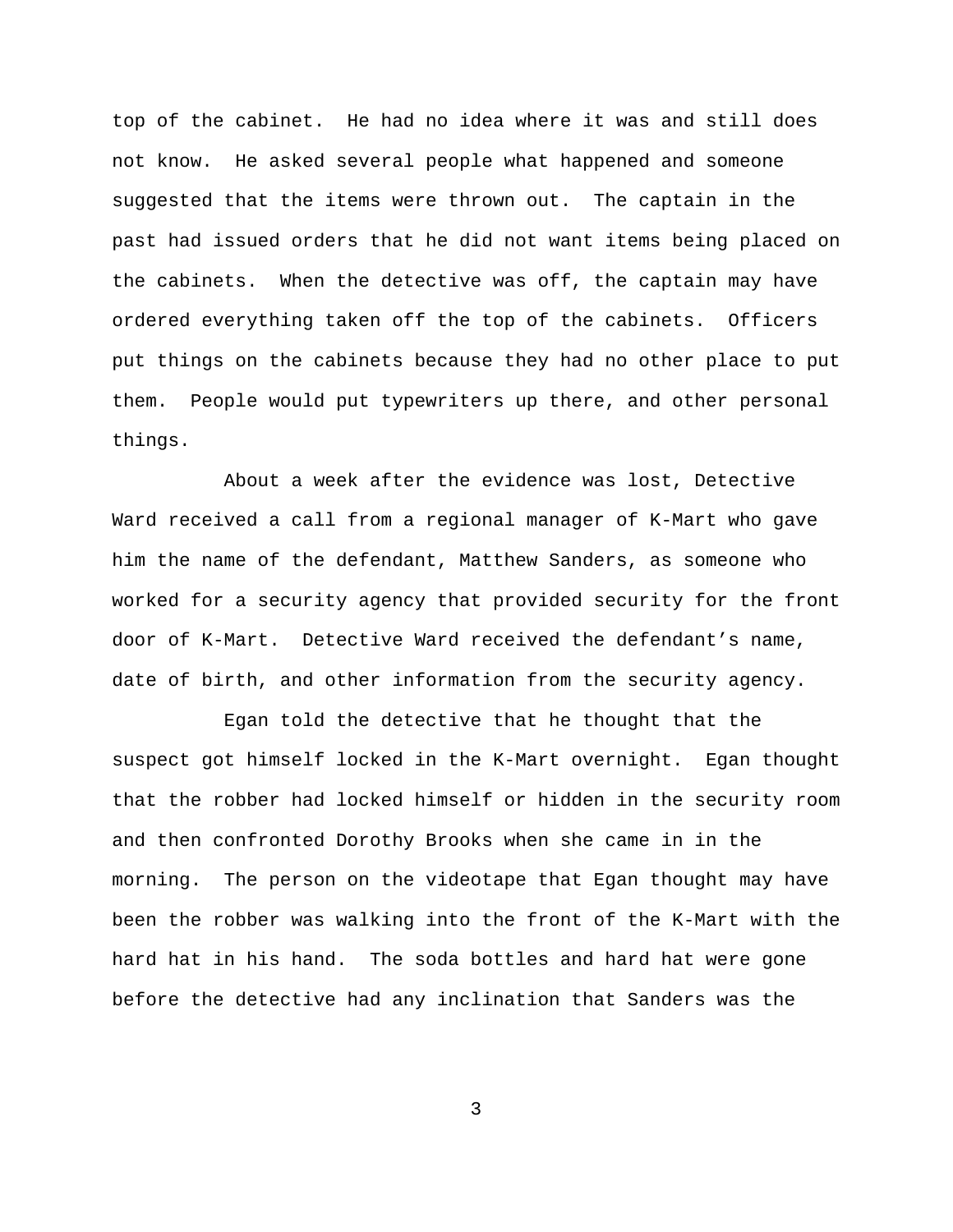suspect. At this time, the detective had had no experience with DNA evidence.

Detective Ward prepared a photo array to show to Ms. Brooks. When he received information from the security agency, he ran a check on the defendant. The defendant had a photo number, meaning that he had a criminal record with Philadelphia. The police have a data imager system which contains the photographs from Philadelphia arrestees as well as state wide arrestees. Detective Ward placed the defendant's photo number into the data imager system, generating every picture of the defendant in the system. Detective Ward selected the newest picture that was in the system. He then selected an option called "Similar Images." This option searches through the data base for other defendants with the characteristics and description of the defendant that is programmed into the computer. It then presents the viewer with other images that one can manually select.

Detective Ward identified the photo array of eight photos that he showed to Ms. Brooks. He selected the seven photographs to place with the defendant's photograph. He was looking for people of the same race and age group. The defendant had a mustache, so he tried to incorporate a mustache but not too much other facial hair. The defendant has somewhat of a short haircut and he tried to work that in as well. Of the photos that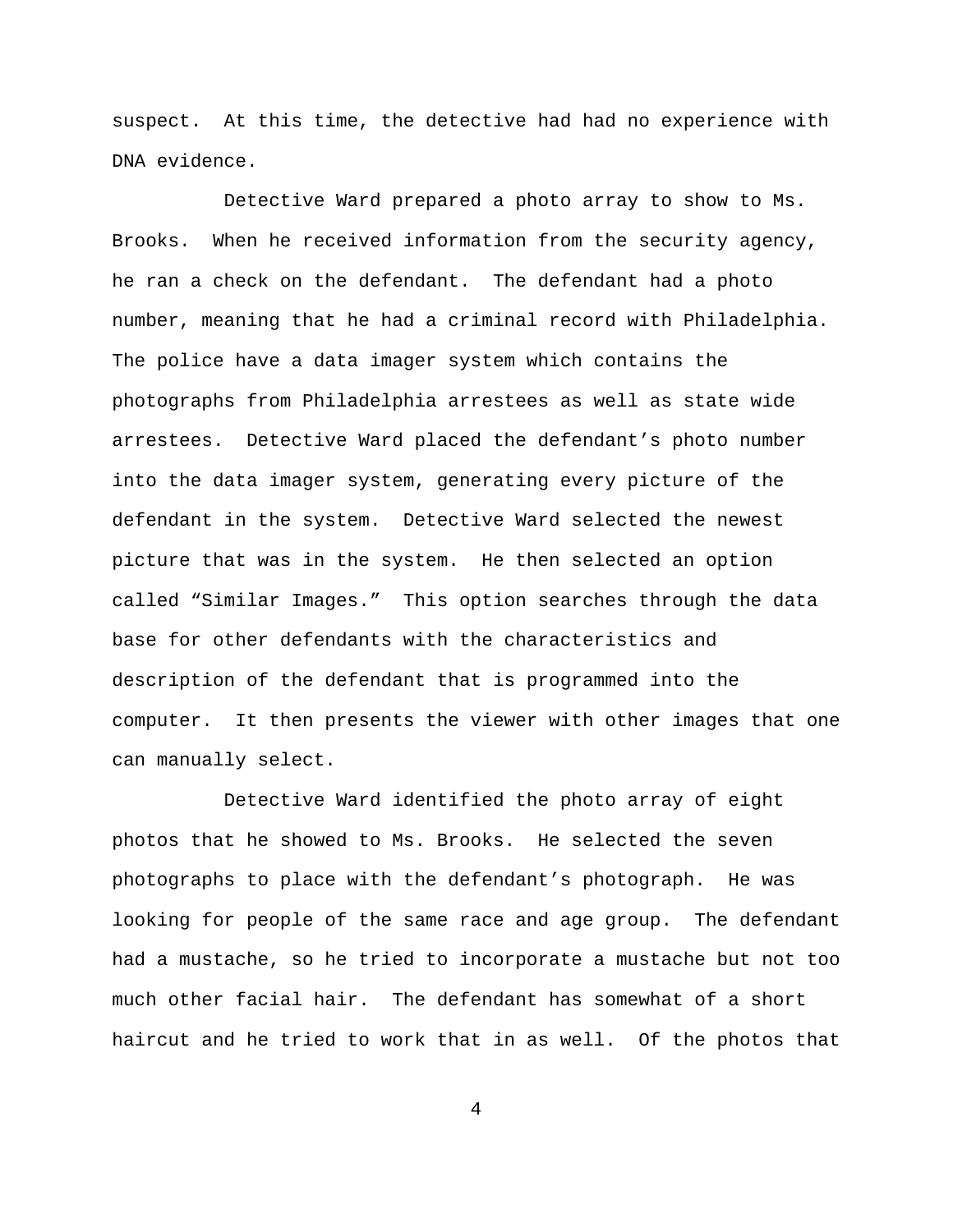he had, he used the seven that best fit the defendant's image at the time. Clicking the "Similar Photos" option gave him about one thousand photos. He went through about 100 photographs to get the seven.

On January 12, 2007, Detective Ward took the photo array to show Ms. Brooks. He told her that he wanted her to look at some photographs. He placed the array on the desk in front of her and asked her if she recognized anyone. Without hesitation, she pointed to the defendant as the man who robbed her. She said that the robber appeared a little bit older in person than he did in the photograph. The detective had her circle the picture, sign it and he had Detective Kelly sign it as a witness. The photo array was black and white and straight from the printer. Detective Ward did not conduct a lineup.

## II. Analysis

The defendant has moved to dismiss the indictment because of the loss of the soda bottles and hard hat and to suppress the identification evidence of Ms. Brooks. The Court will deny both motions.

#### A. Motion to Dismiss Indictment

In Arizona v. Youngblood, 488 U.S. 51, 57 (1988), the Supreme Court held that bad faith by the government must be shown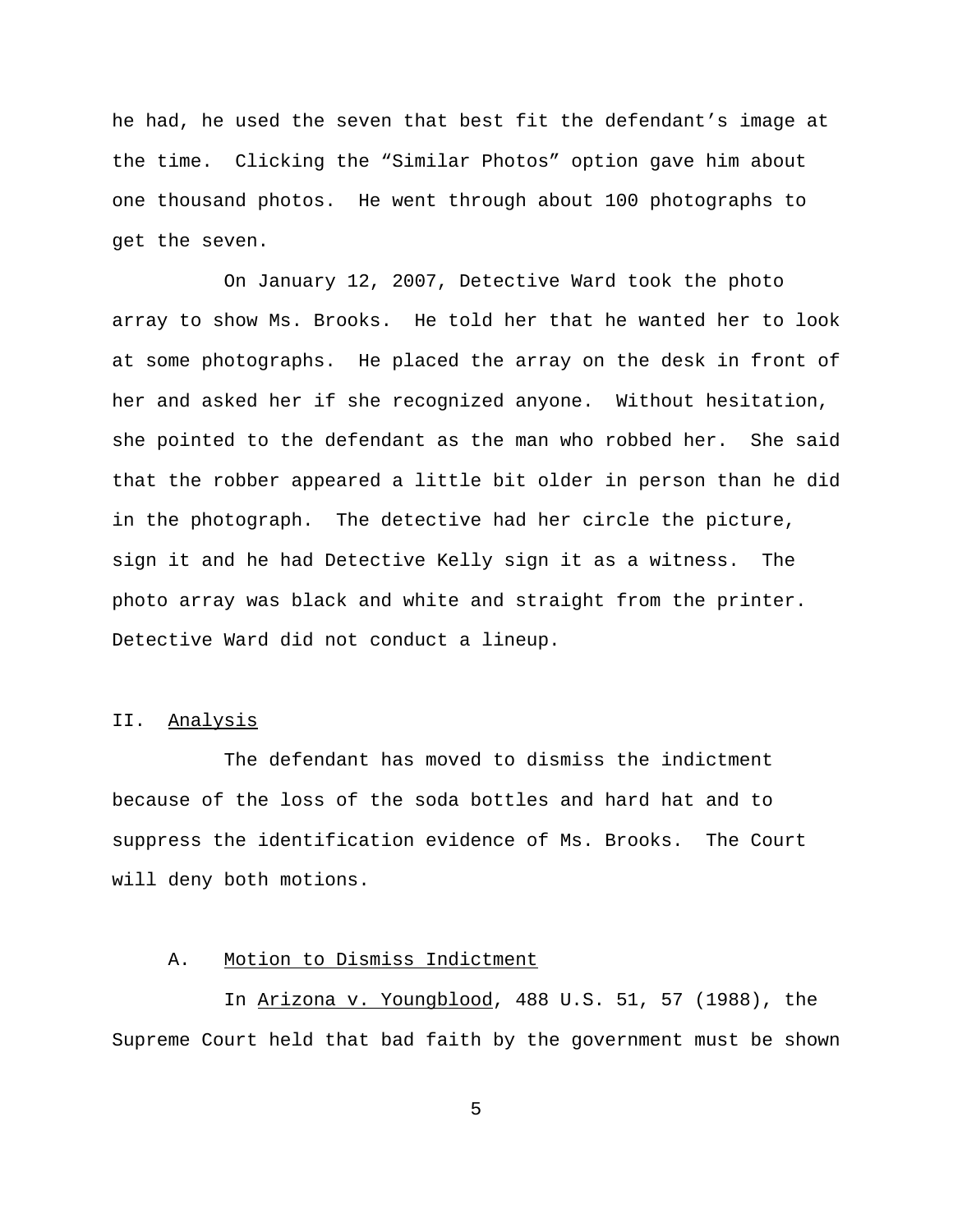for a defendant to prevail on a claimed Due Process Clause violation for the "failure of the State to preserve evidentiary material of which no more can be said than that it could have been subjected to tests, the results of which might have exonerated the defendant." See also United States v. Deaner, 1 F.3d 192, 200 (3d Cir. 1993).

There was no bad faith here. Detective Ward put the evidence on top of a filing cabinet and the evidence was removed while he was away from work. At the time the evidence was lost, the Detective did not know that the defendant was a suspect. Nor did he consciously consider the fact that DNA evidence may have been able to be obtained from the evidence. Although putting evidence on top of a filing cabinet may have been negligent, the Court cannot say that it was done in bad faith.

## B. Motion to Suppress Identification

The standard for admitting evidence of both in-court and out-of-court identifications is "that of fairness as required by the Due Process Clause of the Fourteenth Amendment." Manson v. Brathwaite, 432 U.S. 98, 113 (1977). The defendant bears the burden of proof in challenging the admissibility of identification testimony. United States v. Wade, 388 U.S. 218, 241 (1967).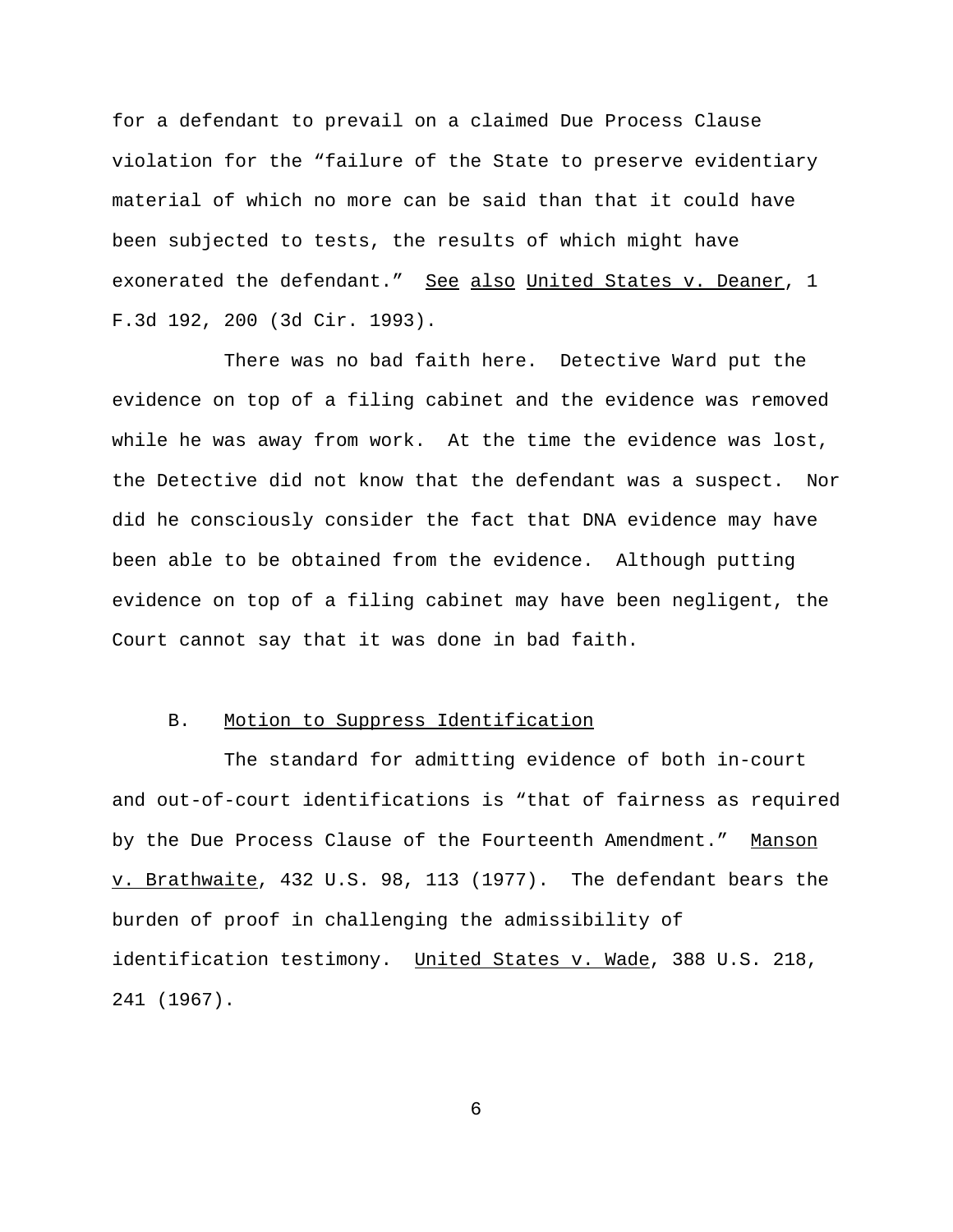The inquiry into whether an identification procedure violates a defendant's due process right is two-pronged. In United States v. Brownlee, 454 F.3d 131, 137 (3d Cir. 2006), the United States Court of Appeals for Third Circuit explained that an identification procedure violates due process only if it is both "(1) unnecessarily suggestive and (2) creates a substantial risk of misidentification." See also United States v. Emanuele, 51 F.3d 1123, 1128 (3d Cir. 1995). Thus, showing a witness a photo array may violate due process "when police attempt to emphasize the photograph of a given suspect, or when circumstances surrounding the array unduly suggest who[m] an identifying witness should select." United States v. Lawrence, 349 F.3d 109, 115 (3d Cir. 2003), citing Simmons v. United States, 390 U.S. 377, 378 (1968). In weighing the suggestiveness of a photo array, a court looks at the totality of the circumstances. Neil v. Biggers, 409 U.S. 188, 199 (1972).

The identification procedure used in this case was not unnecessarily suggestive. The Court has reviewed the original photo array. Seven of the eight men in the photo array appear to be very close in age, skin color, hair style, and facial hair. Their facial features are also similar. One, the person in the bottom row on the left, does appear to be somewhat younger than the defendant and has corn rows in his hair. Under the totality of the circumstances, however, the photo array was not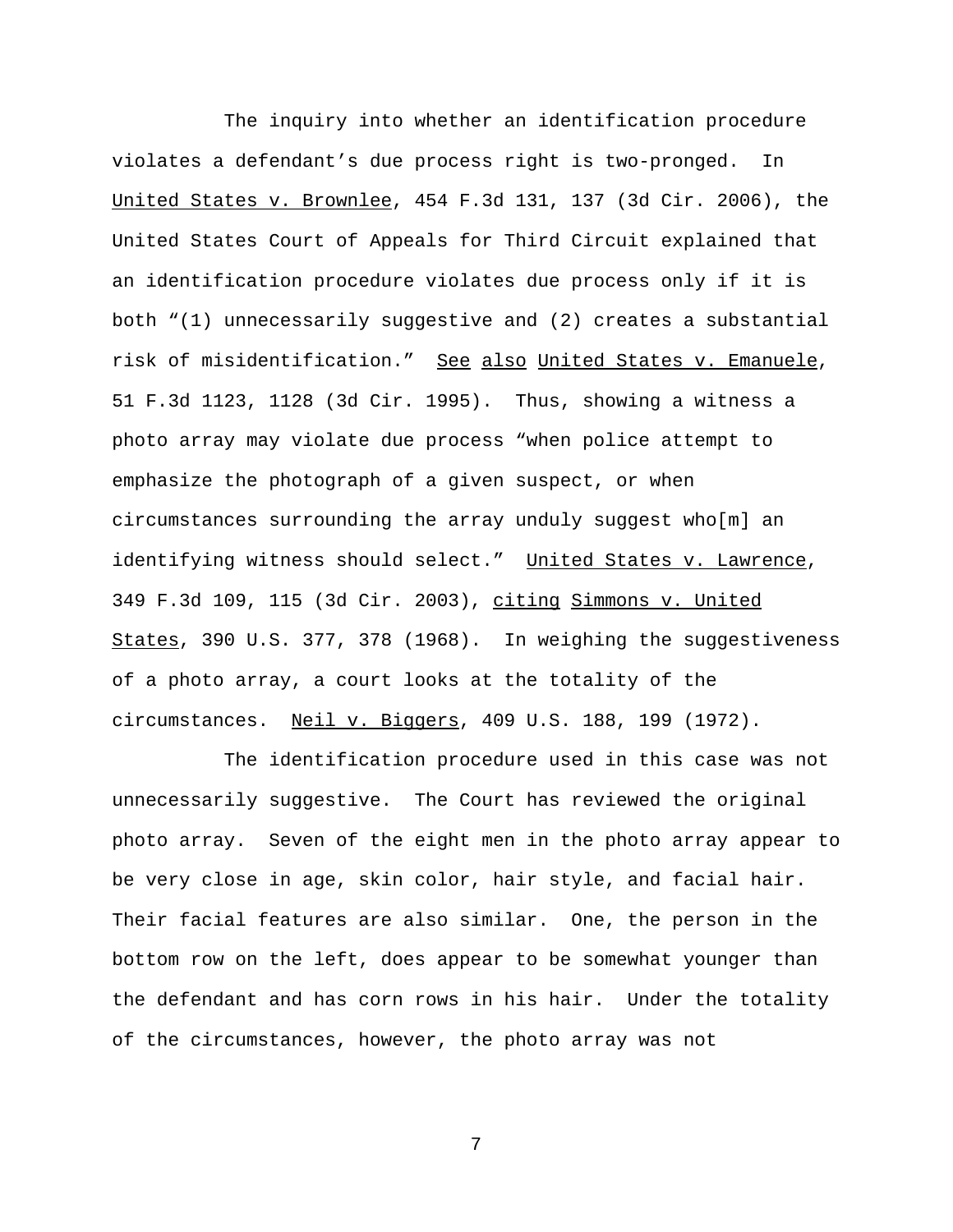suggestive. Similar facial shapes, eye shapes, foreheads, brow lines, noses, and hair patterns.

An appropriate order follows.